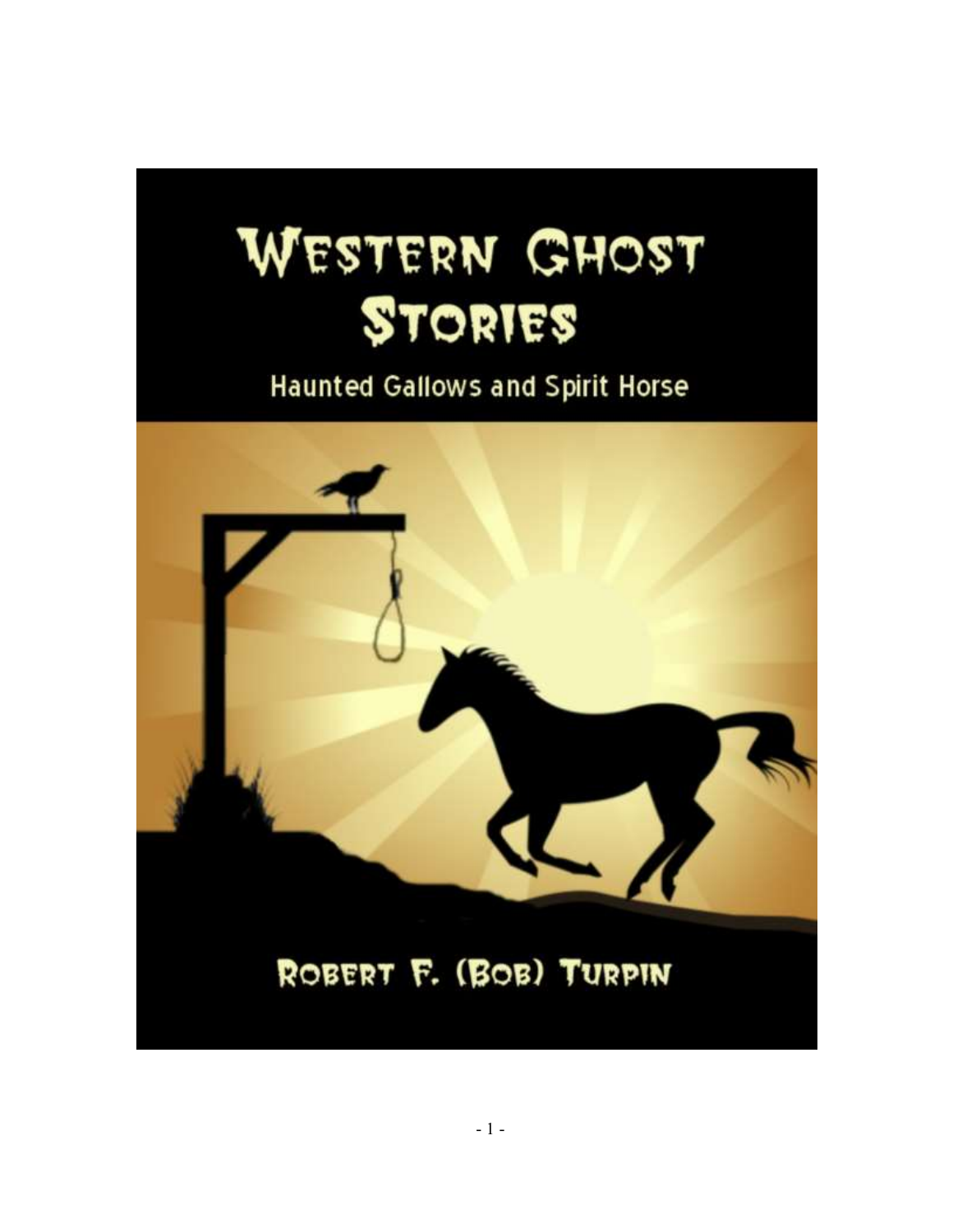## Western Ghost Stories Haunted Gallows and Spirit Horse

## Copyright

© 2013 by Bob Turpin All Rights Reserved

No part of this book may be copied or reproduced in any form without permission in writing from the publisher, except by a reviewer who may quote brief passages for review purposes.

## **Dedication**

To the folks who like to read about the Old West.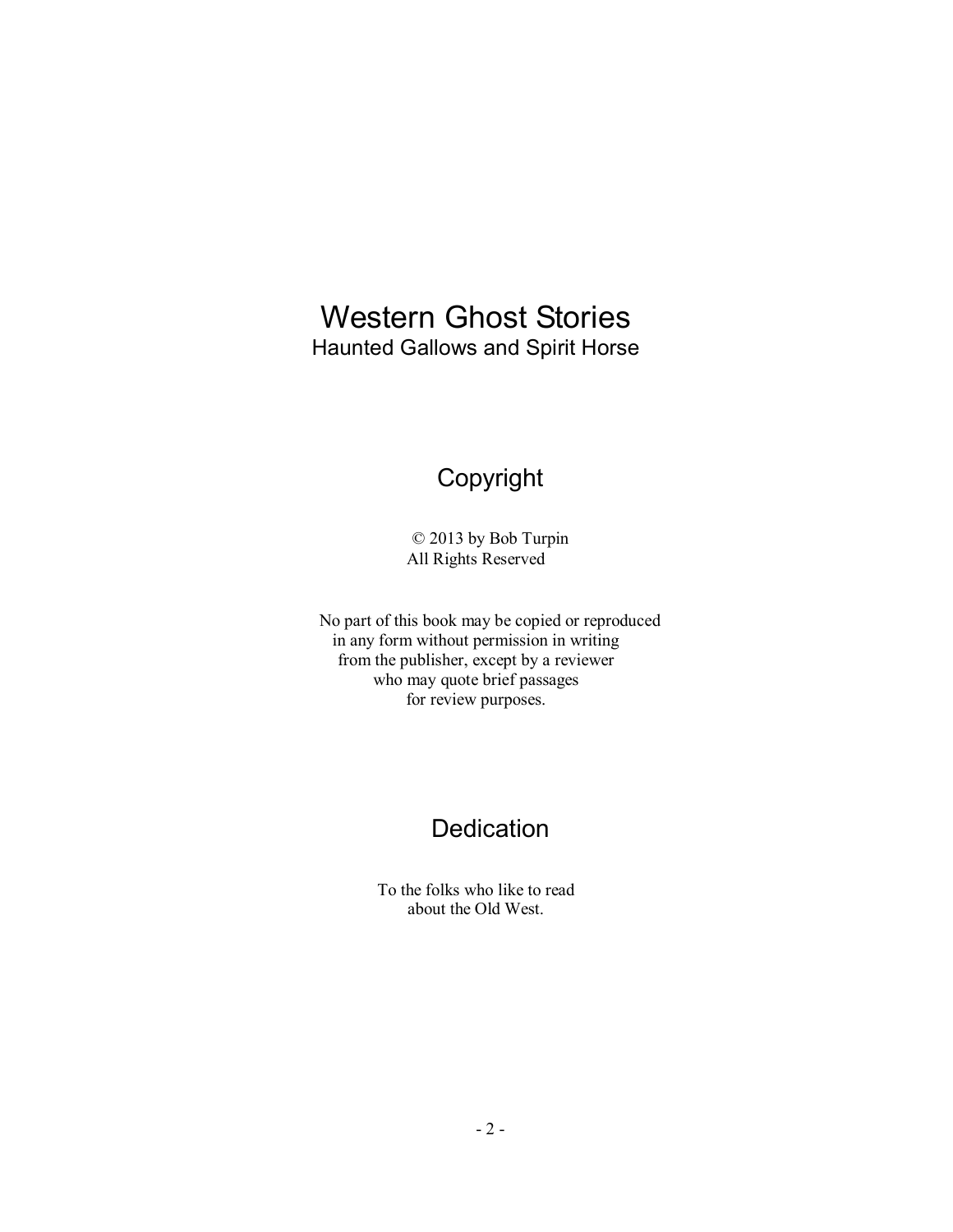## Haunted Gallows, San Bois Mountains

On December 28, 1891, the body of a man was found by travelers on a lonely stretch of road not far from Robber's Cave in Wilburton, Oklahoma. Robber's cave was known as a hunter's shelter and hangout for outlaws wanted by the law.

The body that the travelers found was nude, in a severe state of decomposition, and the cause of death was quite clear. The dead man had been shot in the back of his head with a shotgun.

When word of the gruesome murder reached Fort Smith, Arkansas, forty miles away, deputy marshals were sent to investigate the death. The officers found no clue at the scene to indicate who the killer was. Few settlers lived in the area to supply any information at all. The lawmen took the body to Fort Smith to await further developments.

The murdered man's description was circulated throughout the territory. Several days later two men came from a nearby settlement to view the body. In spite of the horrible deteriorating condition of the body, they were sure it was George Bickford. A name wasn't much to go on but it would help.

Marshal Jacob Yoes assigned several of his deputies to the case. They were to backtrack Bickford's earlier trail to learn all they could about his whereabouts leading up to his murder – who his friends and family were, and if anyone was seen with him shortly before his untimely death.

They found a man who said Bickford had been seen with Lewis Holder. Holder had a rundown homestead near Fort Smith on the Poteau River. Bickford had been seen at Holder's place several times. Holder, a middle aged fellow, spent much of his time over in Indian territory looking for a lost Spanish gold or silver mine. The mine supposedly dated back to the early 1700's.

Now and then Holder would find someone to finance his expeditions. He claimed to be on the verge of uncovering a lost gold mine. The marshals decided Holder could have gotten Bickford interested enough in the mine to accompany him to the territory. They talked to a number of people before they found a fellow who told them that Bickford had mentioned to him a trip he was taking to the territory. He said he and Holder were going on a hunting trip. The man said he had his doubts for there was little fur-bearing game in the San Bois Mountains. Not enough to make it worth their while.